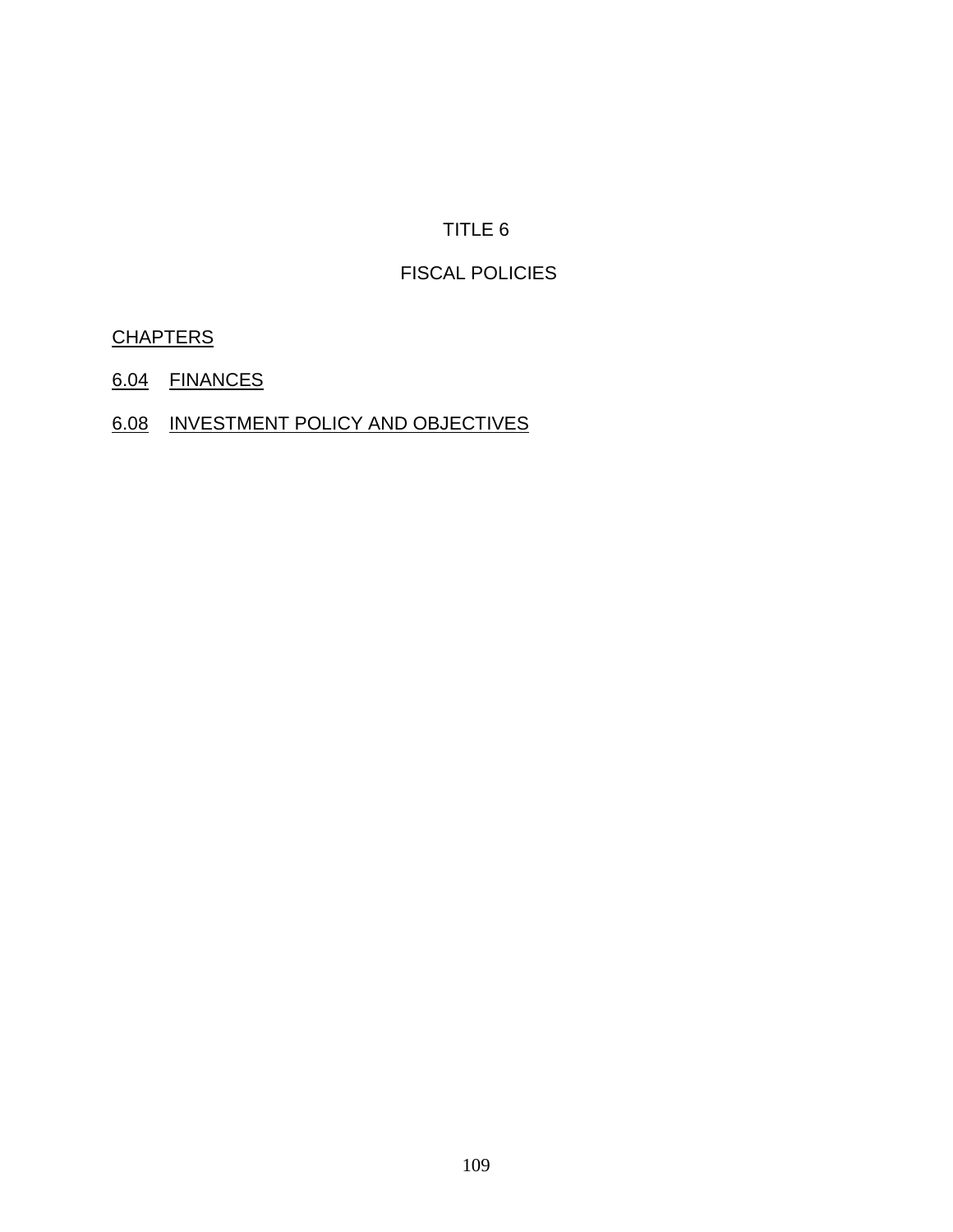## TITLE 6

## FISCAL POLICIES

#### Chapter 6.04 -- Finances

#### **Sections:**

- 6.04.010 Budget and Capital Program.
- 6.04.020 Bonding Capital Improvements.
- 6.04.030 Fiscal Year.
- 6.04.040 Funds Designated.
- 6.04.041 Permanent Fund Account
- 6.04.042 Capital Improvement Maintenance Reserve and Improvement Account.
- 6.04.050 Audit of Borough Government Accounts.
- 6.04.060 Centralized Treasury.
- 6.04.070 Obligations and Expenditures.
- 6.04.080 Appropriation.
- 6.04.90 Treatment of Funds.
- 6.04.100 Set-offs Prior to Disbursements.

#### **6.04.010 Budget and Capital Program.**

- A. The mayor shall arrange for the preparation of a budget and capital program. The budget and capital expenditure proposals shall be given a public hearing.
- B. After public hearing, the Assembly may approve budgets with or without amendments and shall appropriate the funds required for the approved budgets.

(Ord. 88-1, Sec. 6.04.010, part, 1987)

#### **6.04.020 Bonding Capital Improvements.**

The Borough may waive the bonding requirements and may exempt contractors from compliance with the provisions of AS 36.25.010 (a), if the estimated cost of the project does not exceed \$400,000, and

- (1) the contractor is, and for two years immediately preceding the award of the contract has been, a licensed contractor having its principal office in the state;
- (2) the contractor certifies that it has not defaulted on a contract awarded to the contractor during the period of three years preceding the award of a contract for which a bid is submitted;
- (3) the contractor submits a financial statement, prepared within a period of nine months preceding the submission of a bid for the contract and certified by a public accountant or a certified public accountant licensed under AS 08.04,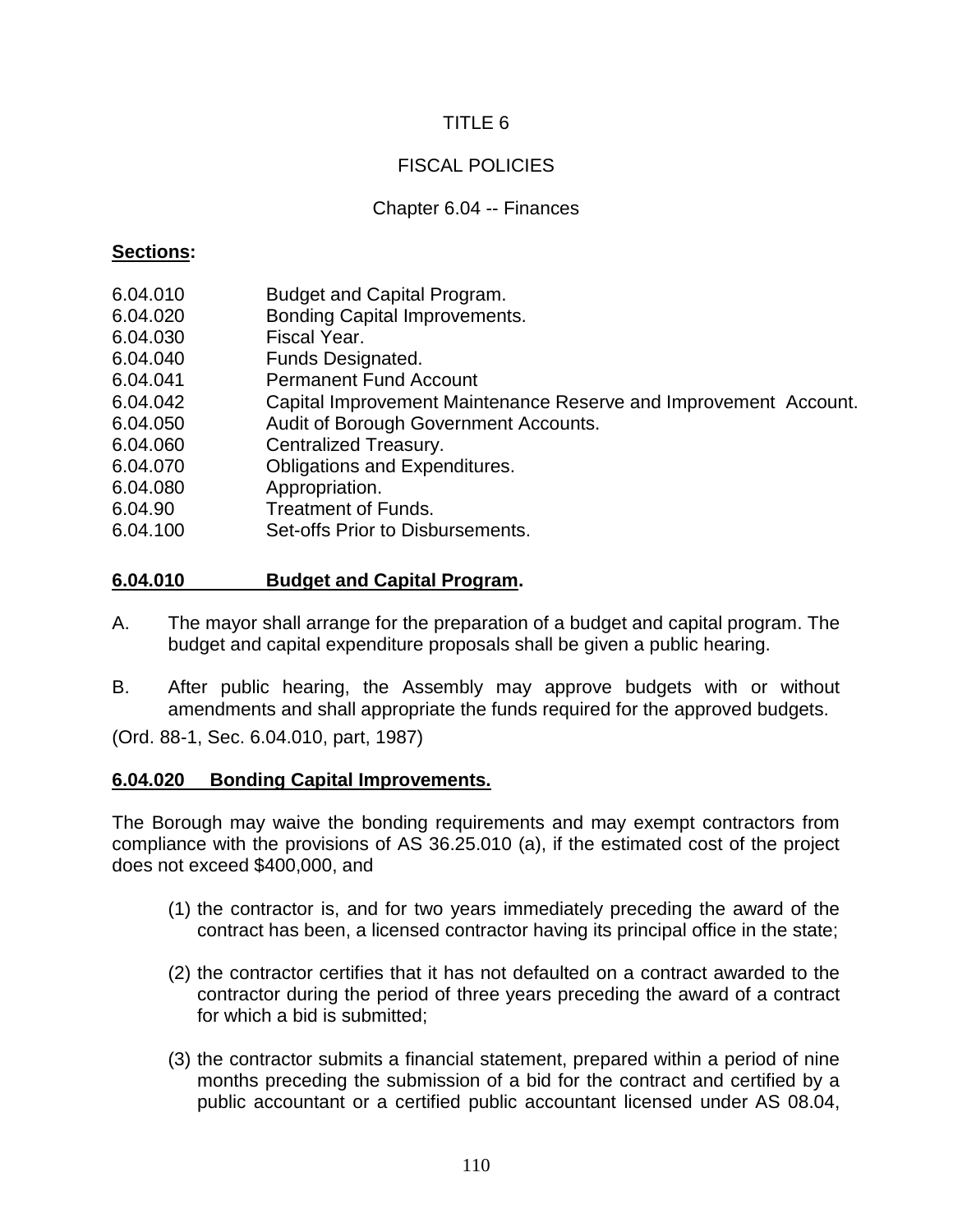demonstrating that the contractor has a net worth of not less than 20 per cent of the amount of the contract for which a bid is submitted; and

(4) the total amount of all contracts that the contractor anticipates performing during the term of performance of the contract for which a bid is submitted does not exceed the net worth of the contractor reported in the certified financial statement prepared and submitted under (3) of this section by more than seven times.

(Ord. 01-05 (amended Ord. 88-1), Sec. 6.04.020, part, 1987)

# **6.04.030 Fiscal Year.**

The fiscal year of the municipality shall begin on the first day of July and end on the last day of June.

(Ord. 88-1, Sec. 6.04.030, part, 1987)

# **6.04.040 Funds Designated.**

The accounts of the borough shall be divided into the following principal funds:

1. General Fund. All financial transactions relating to the general operations of the municipal government shall be recorded in the accounts of this fund. The General Fund will be funded, to the extent permissible by the source of revenues, from the proceeds received in the year prior to their expenditures, unless approved for immediate disbursal by the Assembly in a budget ordinance. The General Fund shall contain the following accounts:

(Ord. 07-06 (amended Ord. 01-08), Sec. 6.04.040 1)

- A. Trust, agency, and bond fund accounts as required.
- B. The permanent fund account. Funds appropriated or allocated to this account by the Assembly shall be available only to meet the needs of the Borough, including the school district, arising out of natural disasters, major financial emergencies, and for the payment of principal and interest on general obligation bonds to prevent an impending default. In the event of a natural disaster, or major financial emergency, the Assembly may appropriate money from the permanent fund account to forward fund the Borough's operating budget for the next fiscal year. (Ord. 01-08 (amended Ord. 90-13), Sec. 6.04.040 1(B)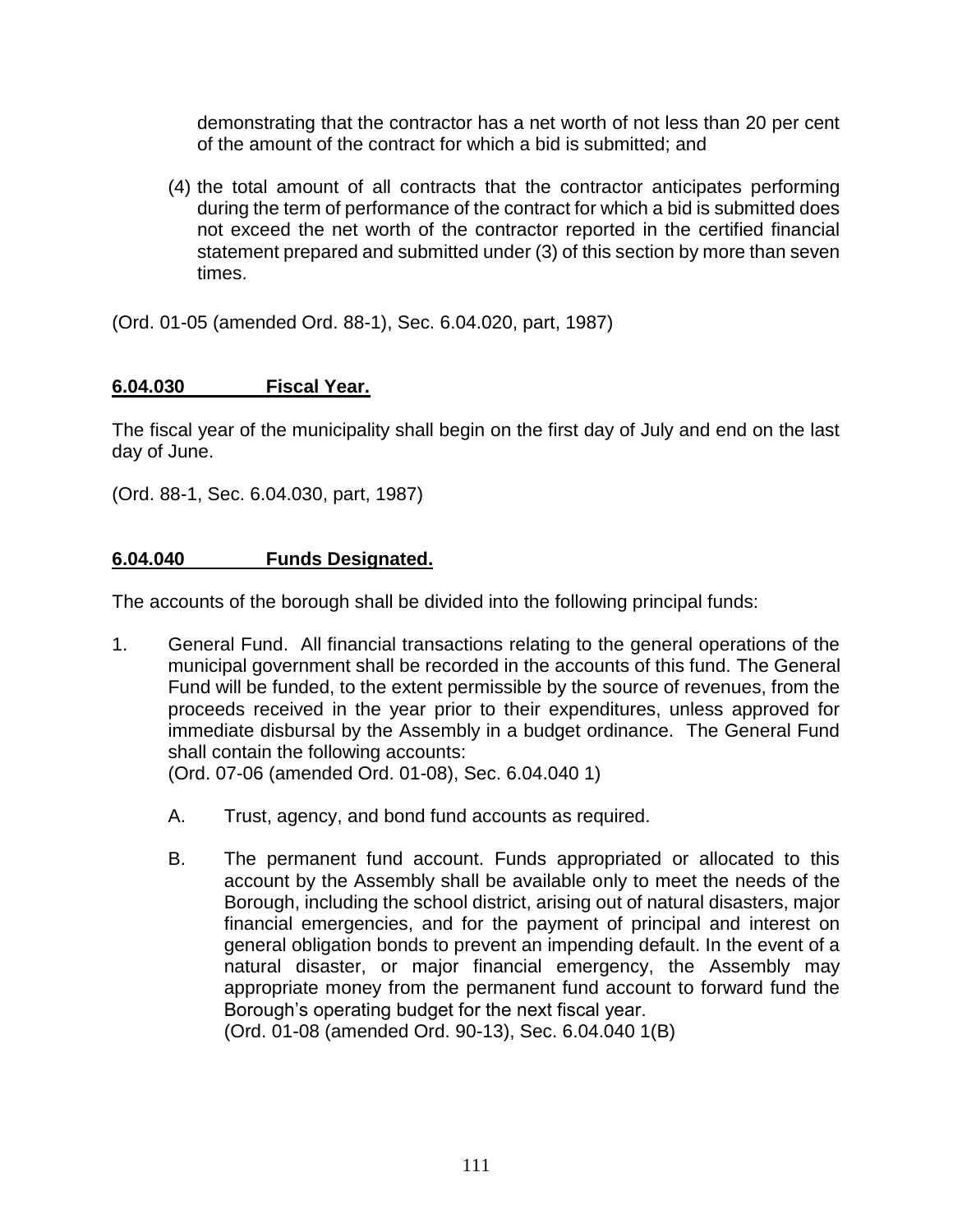- C. Such other accounts as the mayor determines are necessary or appropriate under current government accounting practices and are approved by the Assembly.
- 2. Special Assessment Funds. These funds shall be created upon establishing a special assessment district and providing for financing of public improvements by special assessments.

(Ord. 01-08 (amended 89-6), Sec. 6.04.040, part, 1987)

# **6.04.041. Permanent Fund Account.**

- A. **Assembly Authority.** Unless the Assembly provides otherwise in its approved budget or an appropriation ordinance, the provisions of this section shall govern the deposit and crediting of funds to the Permanent Fund Account established under section 6.04.040 1(B).
- B. **Purpose.** It is the goal of the Assembly that the Permanent Fund Account grow in perpetuity and provide a permanent, potential source of fiscal support to further the Aleutian East Borough's goals and needs. It also seeks to preserve purchasing power over time. At any time, the mayor may propose and the Assembly may, on its own initiative or upon the recommendation of the mayor, deposit in the Permanent Fund Account amounts from any lawfully available source.
- C. **Bond Covenant Considerations.** Upon approval of the Assembly by resolution or ordinance, and subject to prior covenants made pursuant to authority granted under this section, the Borough may enter into a bond covenant requiring that prior to any deposit or transfer to the Permanent Fund Account, the current fiscal year debt service on the bonds shall be paid or that one or more deposits shall be made to the debt service fund of the bonds until the balance of the debt service fund equals an amount not exceeding debt service payments on the bonds remaining due during the current fiscal year. Funds of appropriations subject to a pledge under this subsection shall be deposited in accordance with such pledge. When the pledge has been fulfilled, funds that subsequently become available that are appropriated for the debt service on the bonds shall be deposited to the Permanent Fund Account to the extent the appropriation to the Permanent Fund Account is unfunded. Debt service payments include payments of principal and interest on bonds for which a pledge pursuant to this section 6.04.041 has been made.
- D. **Spending Policy.** The Borough Assembly may only appropriate from the Permanent Fund Account to the General Fund as follows: In its discretion and consistent with this Chapter, the Borough Assembly may, in any fiscal year, appropriate an amount not to exceed four percent (4%) of the five-year average fund market value, to be computed using the five (5) prior calendar years market value. This spending policy attempts to smooth the effects of market volatility and preserve the purchasing power of the fund.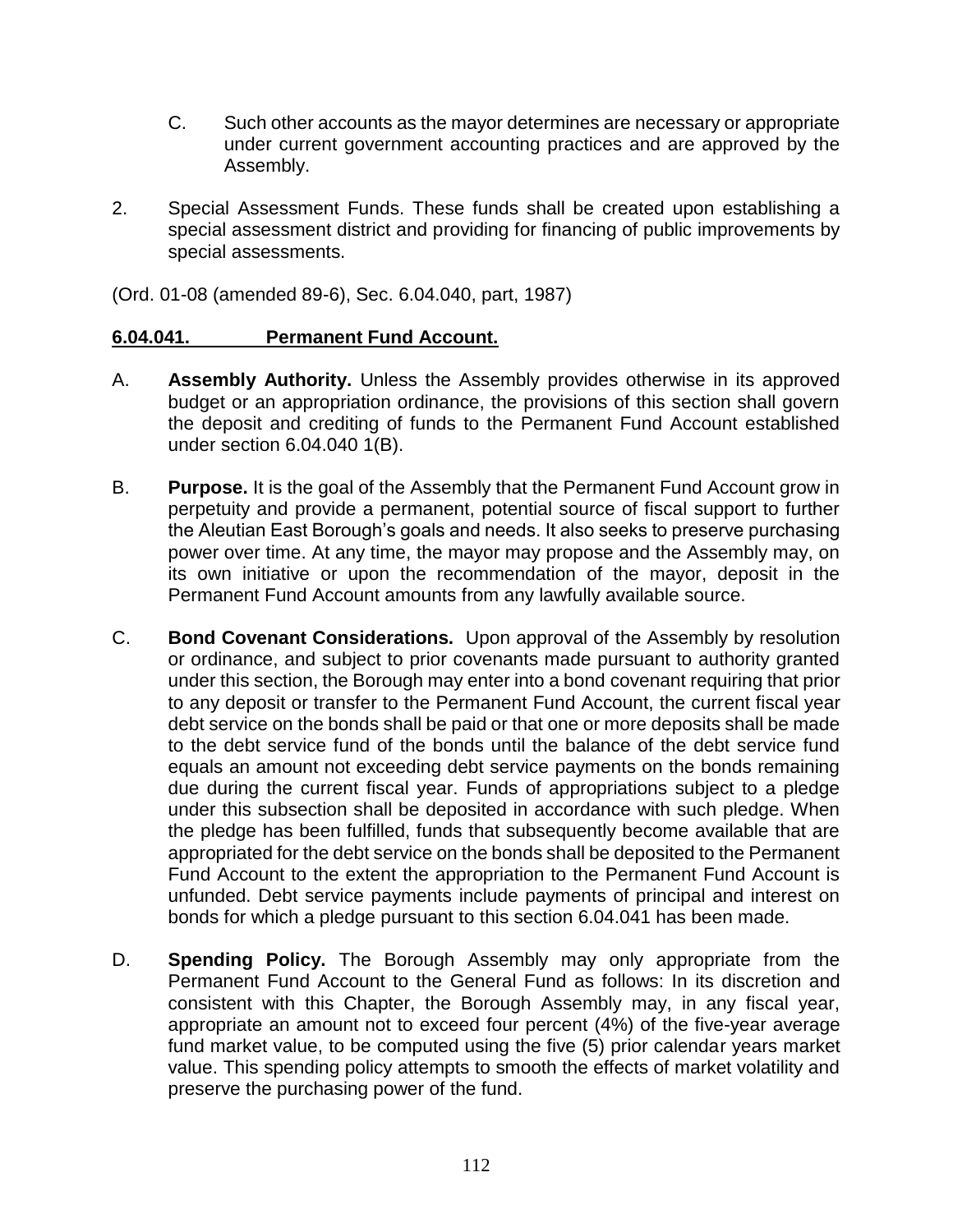If funds are appropriated from the Permanent Fund to the General Fund the funds must be allocated to specific municipal functions.

(Ord. 18-11 (Amended 12-01) Sec. 6.04.041(D))

- E. **Investments – Purpose and Limitations.** A purpose of the permanent fund is growth through prudent investment of fund assets. Notwithstanding the objectives of the Borough policy for the investment of its operating and other funds set out in Code Section 6.08.010(C), the investment of permanent fund assets shall be made to maintain safety of principal while maximizing total return. Investments shall be diversified to minimize the risk of loss resulting from a concentration of investments in a specific maturity, issuer, class of security, financial institution or, with respect to equity investments, in a specific company, industry or investment sector. Fund assets may be invested in the instruments and securities set out in Code Section 6.08.030 and in the following securities:
	- (1) (a) Domestic Equities, which taken as a whole, attempt to replicate the Standard & Poor's 500 Index, including both mutual funds and exchange traded funds (ETF's).

(b) International Equities, which taken as a whole, attempt to replicate the Morgan Stanley Capital International Europe Australasia and Far East (MSCI EAFE) or a substantial similar Index, including both mutual fund and exchange traded funds (ETF's).

(c) Equities, which taken as a whole, attempt to replicate the universe of domestic real estate investment trusts as represented by the S&P REIT Index or the Cohen & Steers Realty Majors Portfolio Index, including both mutual funds and exchange traded funds (ETF's).

(d) Domestic Equities, which taken as a whole, attempt to replicate the Standard & Poor's 400 Mid Cap Index, including both mutual funds and exchange traded funds (ETF's).

(e) Emerging markets equity index funds, which taken as a whole, attempt to replicate the Morgan Stanley Capital International Emerging Markets or a substantially similar Index, including both mutual funds and exchange traded funds (ETF's).

(f) Global infrastructure equities, which taken as a whole, attempt to replicate the STOXX Global Broad Infrastructure Index, or a substantially similar index, including both mutual funds and exchange traded funds (ETFs).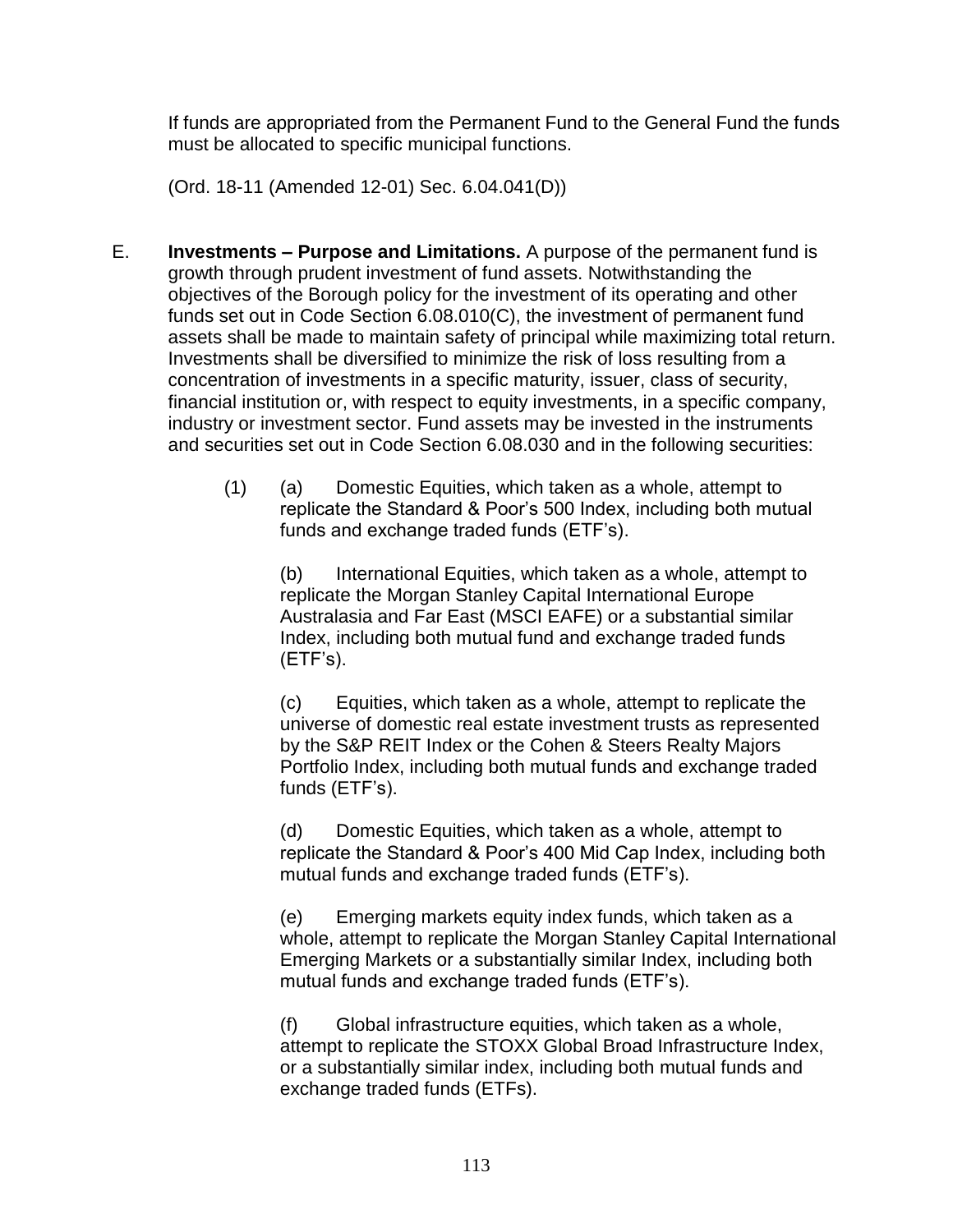(g) U.S. Treasury Inflation Protected Securities (TIPS), and/or mutual funds or ETFs which attempt to replicate the Bloomberg Barclays Capital U.S. Treasury Inflation Protected Securities Index, or a substantially similar index.

(h) Domestic equities, which taken as a whole, attempt to replicate the Standard & Poor's SmallCap 600 Index, or a substantially similar index, including both mutual funds and exchange traded funds (ETFs).

(i) Commodities, which taken as a whole, attempt to replicate a broad based commodity index, such as the Bloomberg Commodity Index or a substantially similar index, including mutual funds, exchange traded funds (ETFs) and exchange traded notes (ETNs);

(2) Permanent Fund asset allocation plan and performance measurement targets.

The asset allocation targets and ranges are as follows:

| <b>Asset Class</b> | Target %<br>Weighting | Range % |
|--------------------|-----------------------|---------|
| Domestic Equity    | 24                    | 18-30   |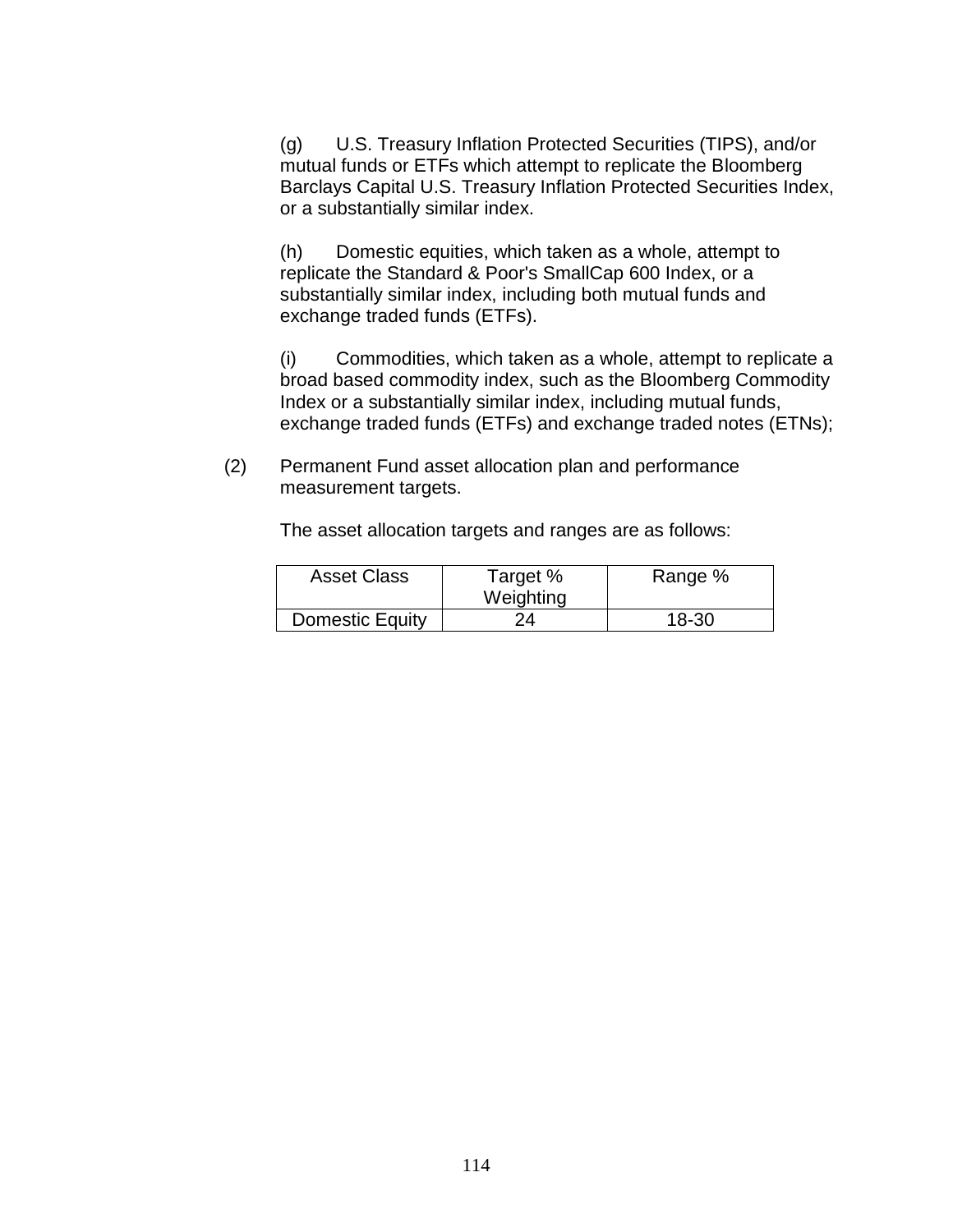| Mid Cap. Equity                          | $\overline{7}$ | $2 - 12$            | (Ord.<br>19-07 |
|------------------------------------------|----------------|---------------------|----------------|
|                                          |                |                     |                |
| <b>Small Cap Equity</b><br>International | 3<br>12        | $0 - 6$<br>$6 - 18$ |                |
| <b>Equity</b>                            |                |                     |                |
| Emerging<br>Markets                      | 5              | $0 - 10$            |                |
| Real Estate<br><b>Equity</b>             | 5              | $0 - 10$            |                |
| Infrastructure                           | 5              | $0 - 10$            |                |
| Commodities                              | $\overline{5}$ | $0 - 10$            |                |
| <b>US Fixed Income</b>                   | 19             | 10-30               |                |
| <b>TIPS</b>                              | 10             | $0 - 15$            |                |
| Cash                                     | 5              | $0 - 10$            |                |

(Amended Ord. 19-06, Sec. 6.04.041(E2))

<sup>(3)</sup> The Performance of the investment advisors will be measured as follows: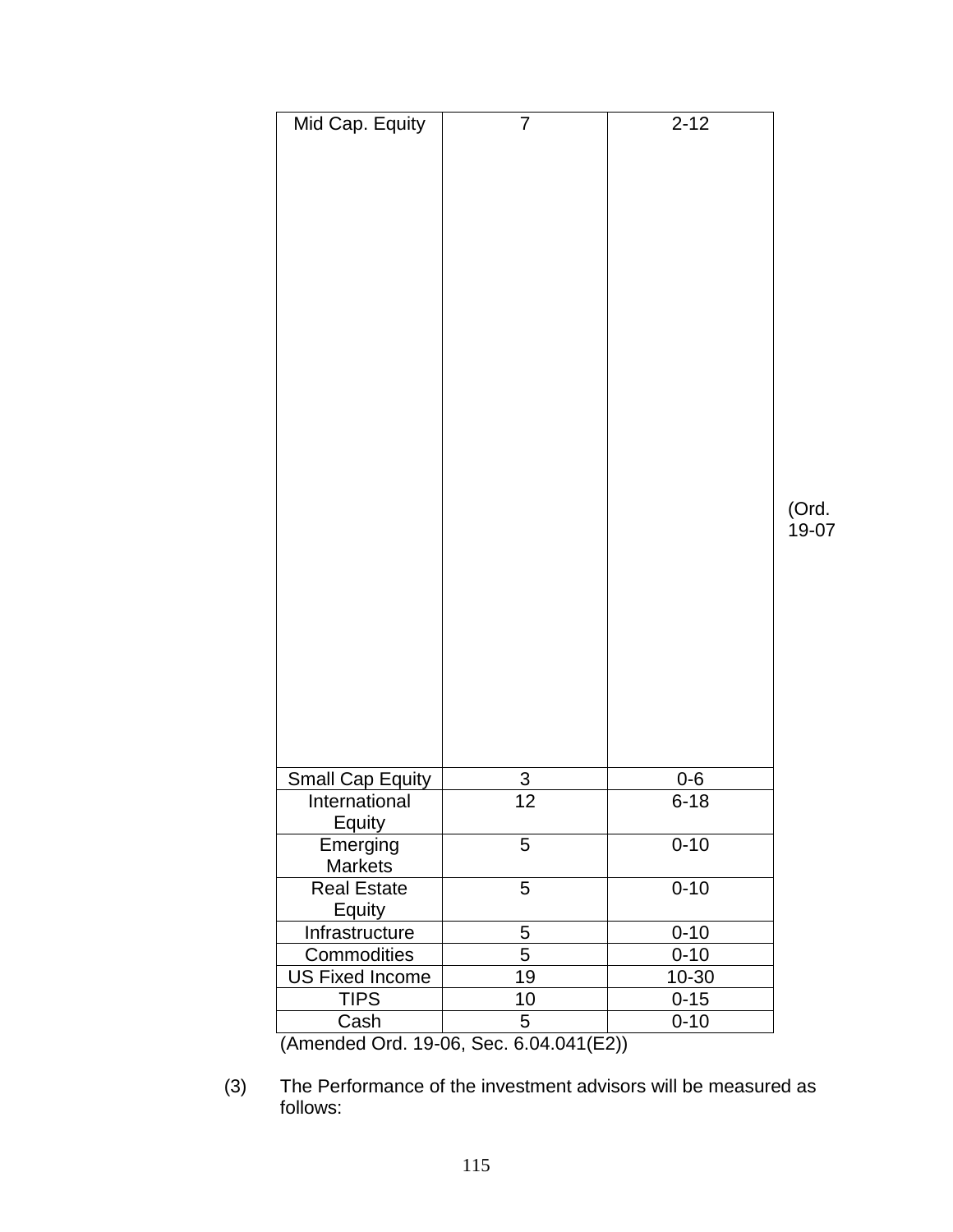(a) Performance measurement for the Domestic Equity Allocation will be measured against the Target Weighting, using the Standard & Poor's 500 as the Benchmark.

(b) Performance measurement for the Mid/Small Cap Equity Allocation will be measured against the Target Weighting, using the Standard & Poor's 400 Mid Cap Index as the Benchmark.

(c) Performance measurement for the International Equity Allocation will be measured against the Target weighting using the Morgan Stanley Capital International Europe Australasia and Far East (MSCI EAFE) or a substantially similar Index for the Benchmark.

(d) Performance measurement for the Real Estate Allocation will be measured against the Target weighting using the Standard & Poor's REIT Index for the Benchmark.

(e) Performance measurement for the Fixed Income Allocation will be measured against the Target weighing using the Bloomberg Barclays Intermediate Gov/Credit Index for the Benchmark. The duration of the Fixed Income Allocation should be maintained between 80% and 120% of the duration of the Benchmark.

(f) Performance measurement for the Emerging Market Allocation will be measured against the Target weighting using the Morgan Stanley Capital International Emerging Market (MSCI Emerging) or a substantially similar Index for the Benchmark.

(h) Performance measurement for the infrastructure allocation will be measured against the target weighting, using the STOXX Global Broad Infrastructure Index or a substantially similar index as the benchmark.

(i) Performance measurement for the U.S. Treasury Inflation Protected Securities (TIPS) allocation will be measured against the target weighting using the Bloomberg Barclays Capital U.S. Treasury Inflation Protected Securities 0-5 Index or a substantially similar index.

(j) Performance measurement for the small cap equity allocation will be measured against the target weighting, using the Standard & Poor's SmallCap 600 Index or a substantially similar index as the benchmark.

(k) Performance measurement for the cash/1—3 month treasuries will be measured against the target weighting, using the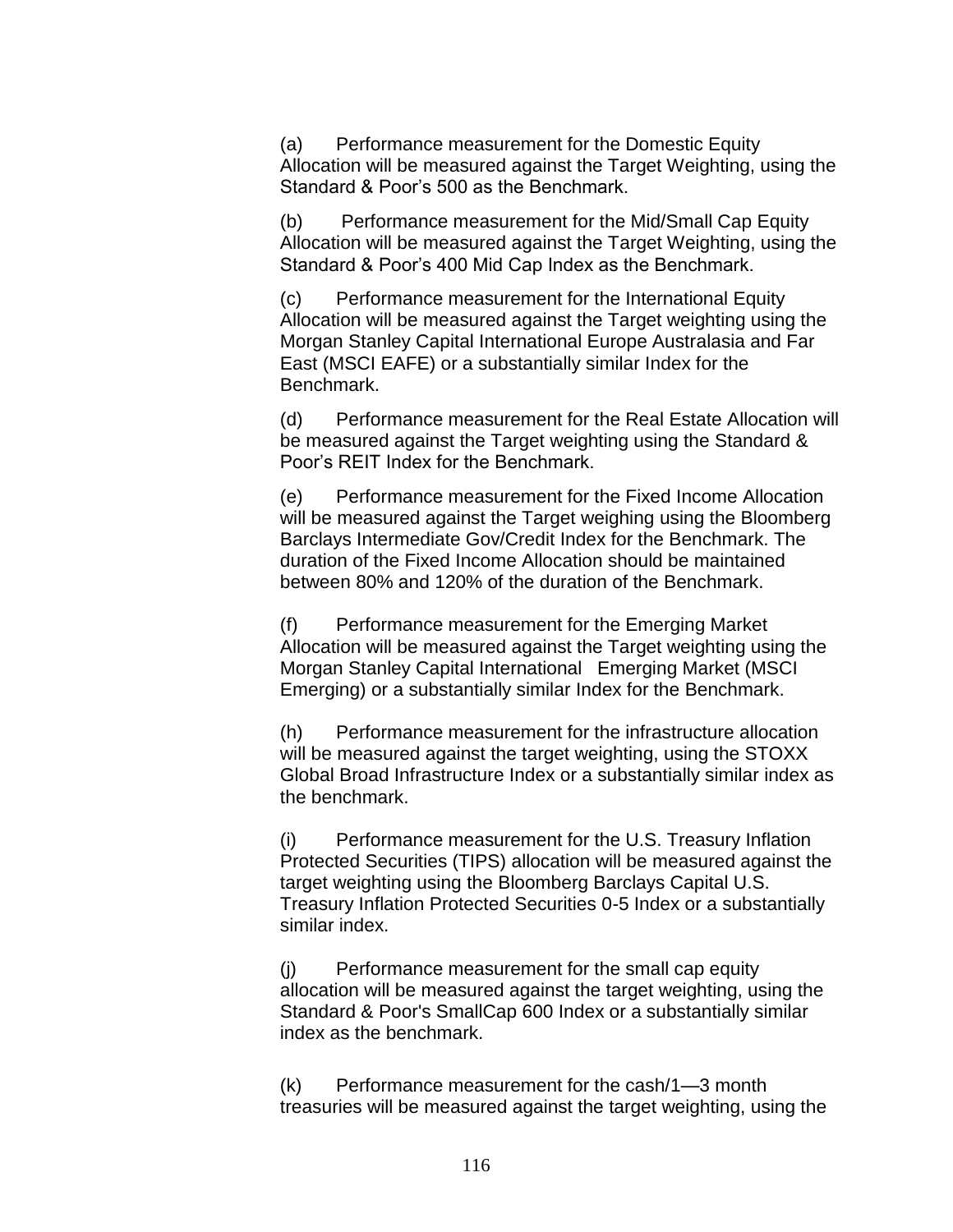Citigroup 3-Month Treasury Bill Index or a substantially similar index as the benchmark.

(l) Performance measurement of the commodity allocation will be measured against the target weighting, using a broad based index such as the Bloomberg Commodity Index or a substantially similar index.

(Ord.19-06 (Amended 18-11), Sec. 6.04.041(E))

(Ord. 18-11 (Amended 17-03) Sec. 6.04.041)

#### **6.04.042 Capital Improvement Maintenance Reserve and Improvement Account.**

- 1. **Annual Deposit**. Each year the mayor shall include in the proposed budget for the coming fiscal year the deposit to the Capital Improvement Maintenance Reserve Account of the greater of \$100,000 or an amount equal to two and onehalf percent of the total anticipated revenues from the borough sales tax and the state shared fisheries business license tax. The amount shown to be deposited to the account in the annual budget finally approved by the Assembly and all interest earned on the account shall be deposited to the account.
- 2. **Appropriation.** The Assembly may appropriate from the account all or any part of the balance for the purpose of maintenance and minor repair of borough capital improvements. The Assembly may appropriate from the account all or any part of the account that exceeds \$500,000 for capital projects, including expenses for advance project studies or definition work, capital matching grants, planning, design, acquisition, construction and other capital project expenses.
- 3. **Not a Limit.** There shall be no maximum or minimum balance for the account. The Assembly may appropriate monies for maintenance and minor repair of borough capital improvements and for capital projects from other sources. The Assembly may provide for deposits to the account in any amount and from any sources it determines appropriate.

Ord. 96-1 (Amended Ord. 92-8), Sec. 6.04.042, part, 1987)

# **6.04.050 Audit of Borough Government Accounts.**

Prior to the end of each fiscal year the Assembly shall designate certified public accountants who, as of the end of the fiscal year, shall make an independent audit of all the accounts and other evidences of financial transactions including, but not being limited to, trust and agency funds and bond and assessment funds, of the borough government and shall submit their report to the Assembly and to the mayor. Such accountant or accountants shall have no personal interest, direct or indirect, in the fiscal affairs of the borough government or of any of its officers. They shall not maintain any accounts or records of the borough business, but, within specifications approved by the Assembly,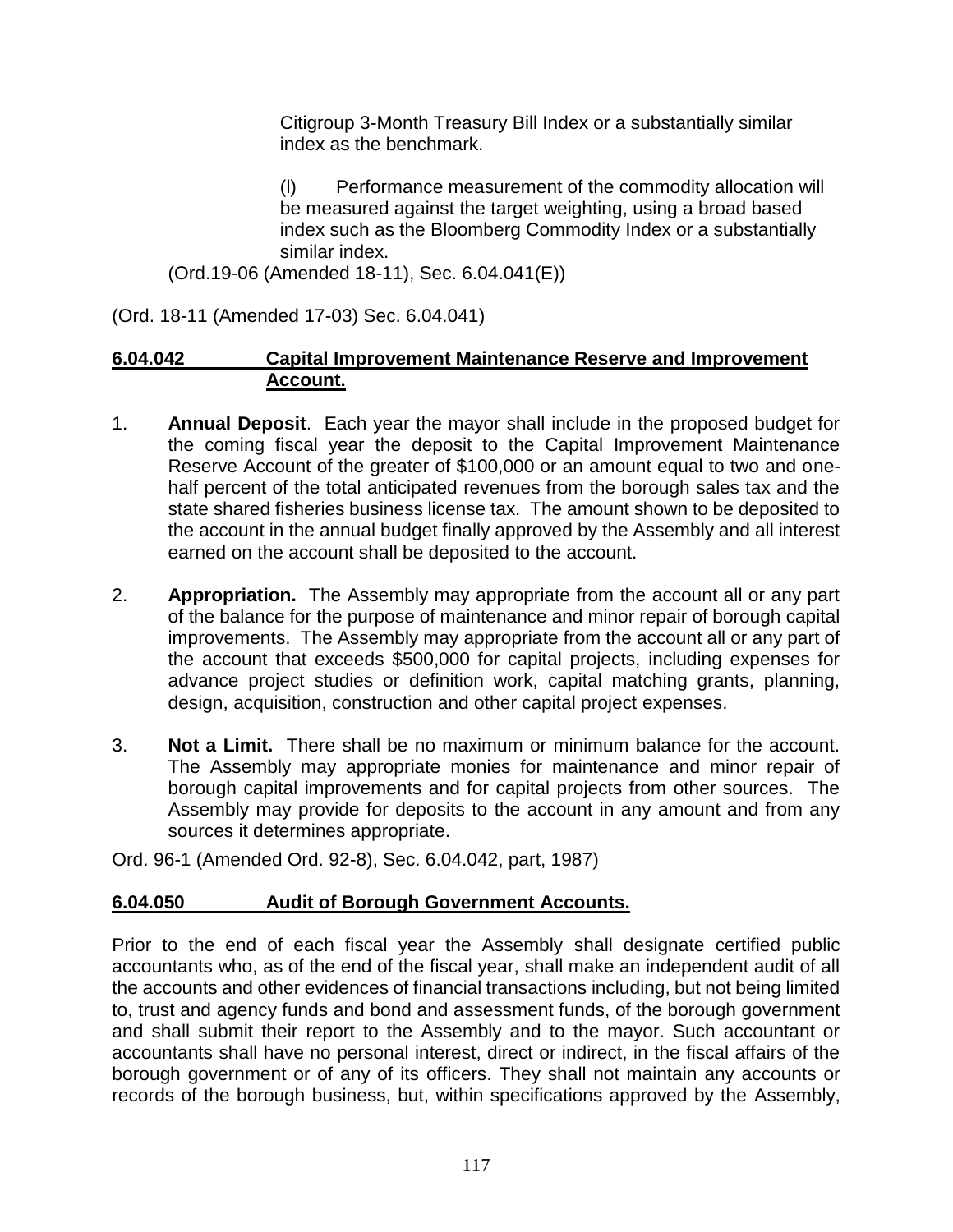shall post-audit the afore described books of the borough government. Copies of the audit shall be available to the public on request.

(Ord. 88-l, Sec. 6.04.050, part, 1987)

## **6.04.060 Centralized Treasury.**

There is established the borough centralized treasury. All municipal funds received by the borough, its school district, departments or other agencies of the borough shall be deposited in the borough centralized treasury.

(Ord. 89-7, Sec. 6.04.060)

## **6.04.070 Obligations and Expenditures.**

- (a) No obligation may be incurred against, nor may payment be made from money in the treasury except in accordance with an appropriation duly made by the Assembly.
- (b) Except as to the operating budget appropriation made to the school district, no payment may be made and no obligation incurred against any appropriation unless the mayor or the mayor's designee ascertains that there is a sufficient unencumbered balance in the appropriation and that sufficient money is or will be available to cover the obligation.
- (c) No payment may be made and no obligation may be incurred against operating budget appropriation to the school district unless the superintendent or the superintendent's designee ascertains that there is a sufficient unencumbered balance in the appropriation and that sufficient money is or will be available to cover the obligation.
- (d) Every obligation incurred and every payment and authorization of payment made in violation of this section 070 is void unless ratified by the Assembly.

(Ord. 91-6, Sec. 6.04.070)

# **6.04.080 Appropriation.**

- (a) Appropriations shall be by ordinance and shall set forth appropriation categories in such detail as the Assembly deems appropriate; provided, the operating budget appropriations to the school district shall be deemed a single appropriation category for purposes of this section 080.
- (b) Transfers within the operating budget appropriation to the school district shall be made in accordance with the policies of the school board.
- (c) Except as provided in subsections (c) and (d), all appropriations lapse and are void at the end of the last day of the fiscal year for which the appropriation was made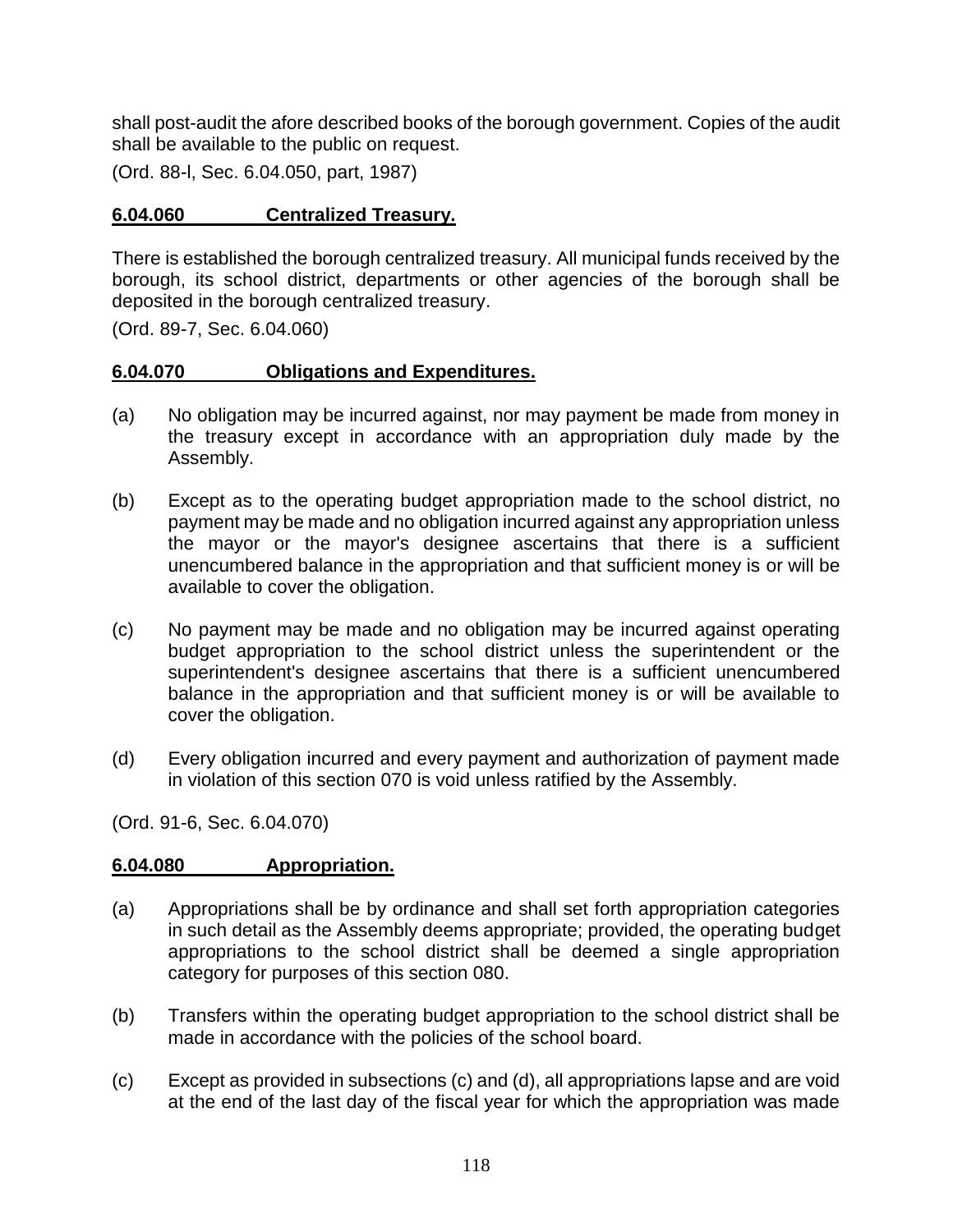unless otherwise specifically provided in the appropriating or other ordinance. However, a valid, unpaid obligation existing on June 30 is automatically reappropriated for the fiscal year beginning on the succeeding July 1. This subsection applies to appropriations to the Borough and the school district.

- (d) Appropriations for capital purposes do not lapse until the capital project has been completed and the mayor has determined that all expenses of the project have been paid or until the project has been formally abandoned by the Borough Assembly. Appropriations required by a federal or state grant or similar program to carry over to the following fiscal year do not lapse at the end of the fiscal year if the lapse of the appropriation would be a violation of the grant or program requirements.
- (Ord. 91-6, Sec. 6.04.080)

## **6.04.090 Treatment of Funds.**

- (a) Federal and state money received by the Borough shall be deposited in the Borough centralized treasury and shall be disbursed in the same manner as other Borough money. State and federal money is subject to the fiscal controls imposed by the chapter except to the extent state or federal laws or regulations prevent such treatment.
- (b) Unexpended, unobligated money in the treasury at the end of a fiscal year that was allocated under an appropriation that lapses under section 070 is available for appropriation by the Assembly for any lawful purpose; provided, any money received by the Borough under a restriction that it be expended only for specified purposes or within a specified area, may be reappropriated only for such purposes or areas.
- (c) For the purpose of determining the source of unexpended, unobligated money available for reappropriation at the end of a fiscal year, money shall be deemed expended in the following order, to the extent related expenditures were made during the fiscal year:
	- (1) federal money required to be expended for a specific purpose.
	- (2) state money required to be expended for a specific purpose.
	- (3) donated money accepted with conditions as to use.
	- (4) Borough revenues that must be spent within specified areas of the Borough.
	- (5) unrestricted federal money,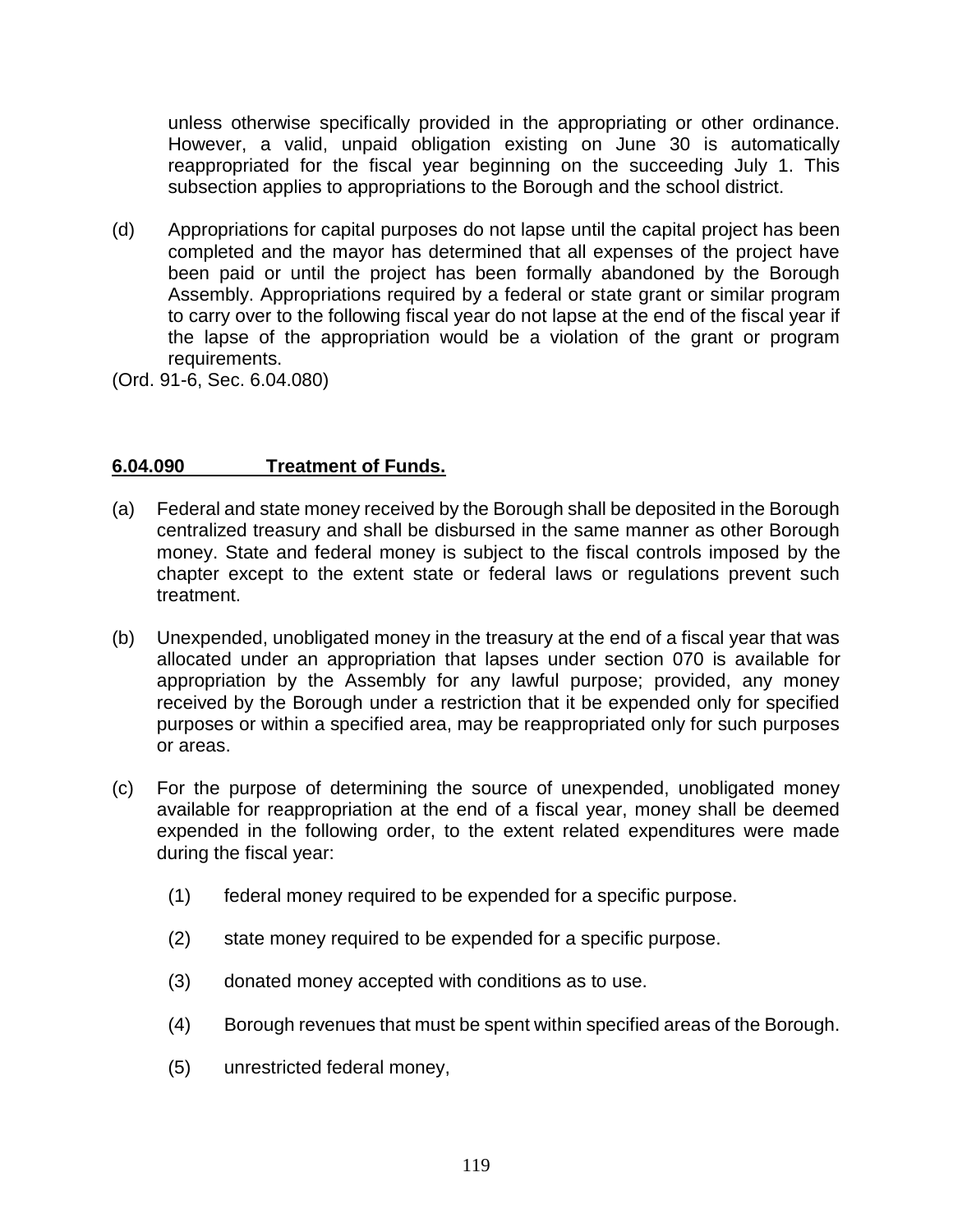- (6) unrestricted state money,
- (7) unrestricted Borough money.

(Ord. 91-6, Sec. 6.04.090)

## **6.04.100 Set-offs Prior to Disbursements.**

- (a) Disbursements of money to a person, firm or corporation Shall be made only after all the various receivable accounts of the Borough have been reviewed for outstanding balances owed, and the disbursement will be reduced by setting off the amount of any delinquent indebtedness due the Borough from such person, firm or corporation.
- (b) All contracts to which the Borough is a party which will or may involve the disbursement of Borough funds shall contain the following clause, or its substantial equivalent: "Disbursement of money by the Aleutians East Borough hereunder shall be subject to set-off pursuant to the provisions of the Code of the Aleutians East Borough." Such contracts include, but are not limited to, oral contracts, employment contracts, construction contracts, purchasing contracts and contracts.

(Ord. 04-01, Sec. 6.04.100)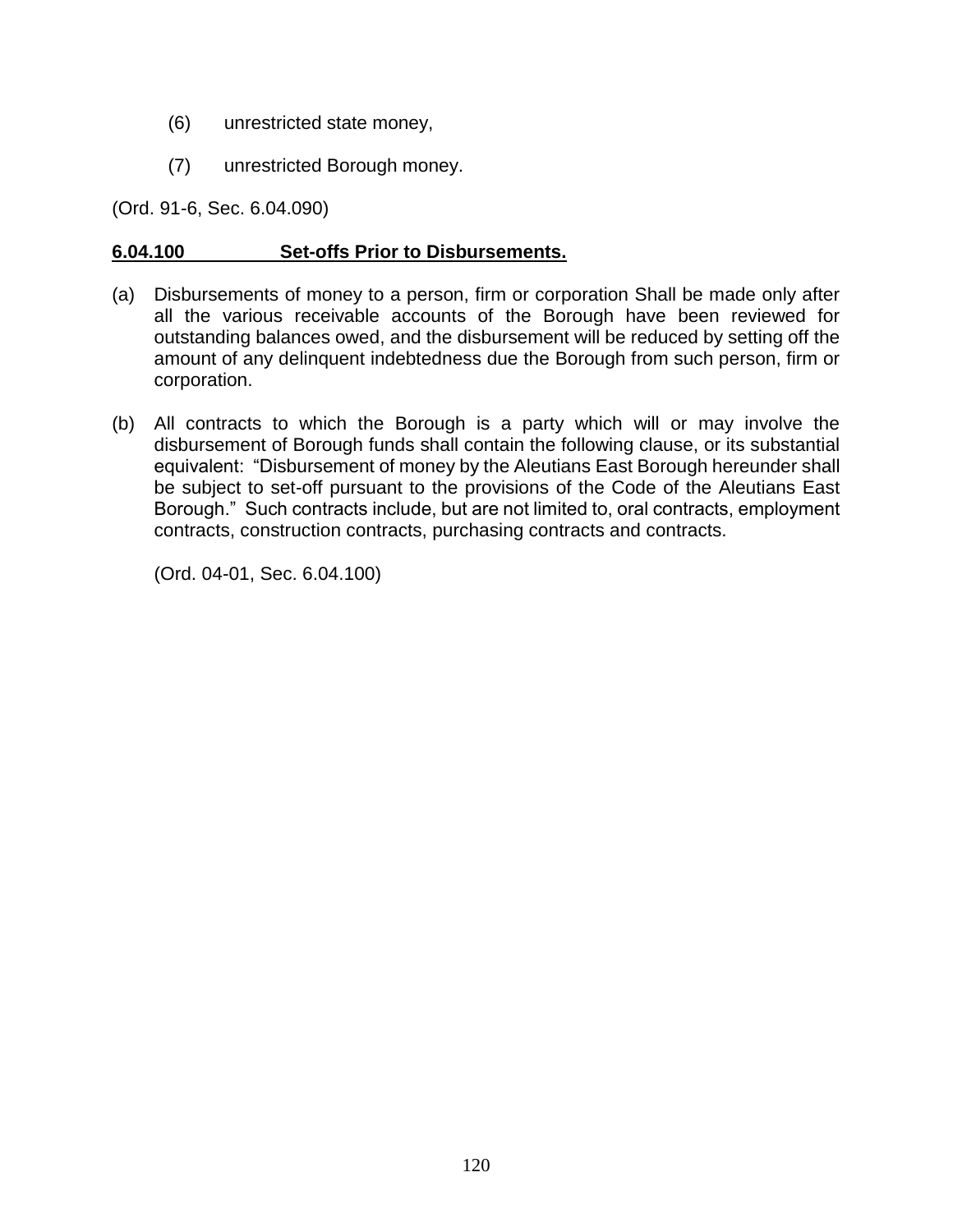# TITLE 6

# REVENUE AND FINANCE

## Chapter 6.08 -- Investments And Securities

#### **Sections:**

| 6.08.010 | Investment Policy and Objectives.            |
|----------|----------------------------------------------|
| 6.08.020 | Mayor Authorized to Invest Borough Funds.    |
| 6.08.030 | Authorized Investments.                      |
| 6.08.040 | Collateralizations.                          |
| 6.08.050 | Safekeeping and Custody of Securities.       |
| 6.08.060 | <b>Competitive Placement of Investments.</b> |
| 6.08.070 | Emergencies.                                 |
| 6.08.080 | Portfolio Liquidity.                         |
|          |                                              |

## **6.08.010 Investment Policy and Objectives.**

- A. This chapter applies to the investment of all borough monies unless otherwise expressly provided by ordinance.
- B. Each person making decisions regarding the investment of borough monies shall use the same judgment and care, under circumstances then prevailing, which persons of prudence, discretion and intelligence exercise in the management of large investments entrusted to them not for the purpose of speculation, but for the permanent disposition of funds, taking into account the objectives set out in subsection (c) of this section.
- C. Borough investments shall be diversified to minimize the risk of loss resulting from a concentration of investments in a specific maturity, a specific issuer, a specific class of security or a specific financial institution. Individual investments shall be made based on the following objections set out in the order of relative importance:
	- (1) Safety of Principal,
	- (2) Maintenance of sufficient liquidity to meet the cash flow requirements of the borough, and
	- (3) Achievement of a reasonable return on the investment.

(Ord. 89-1, Sec. 6.08.010)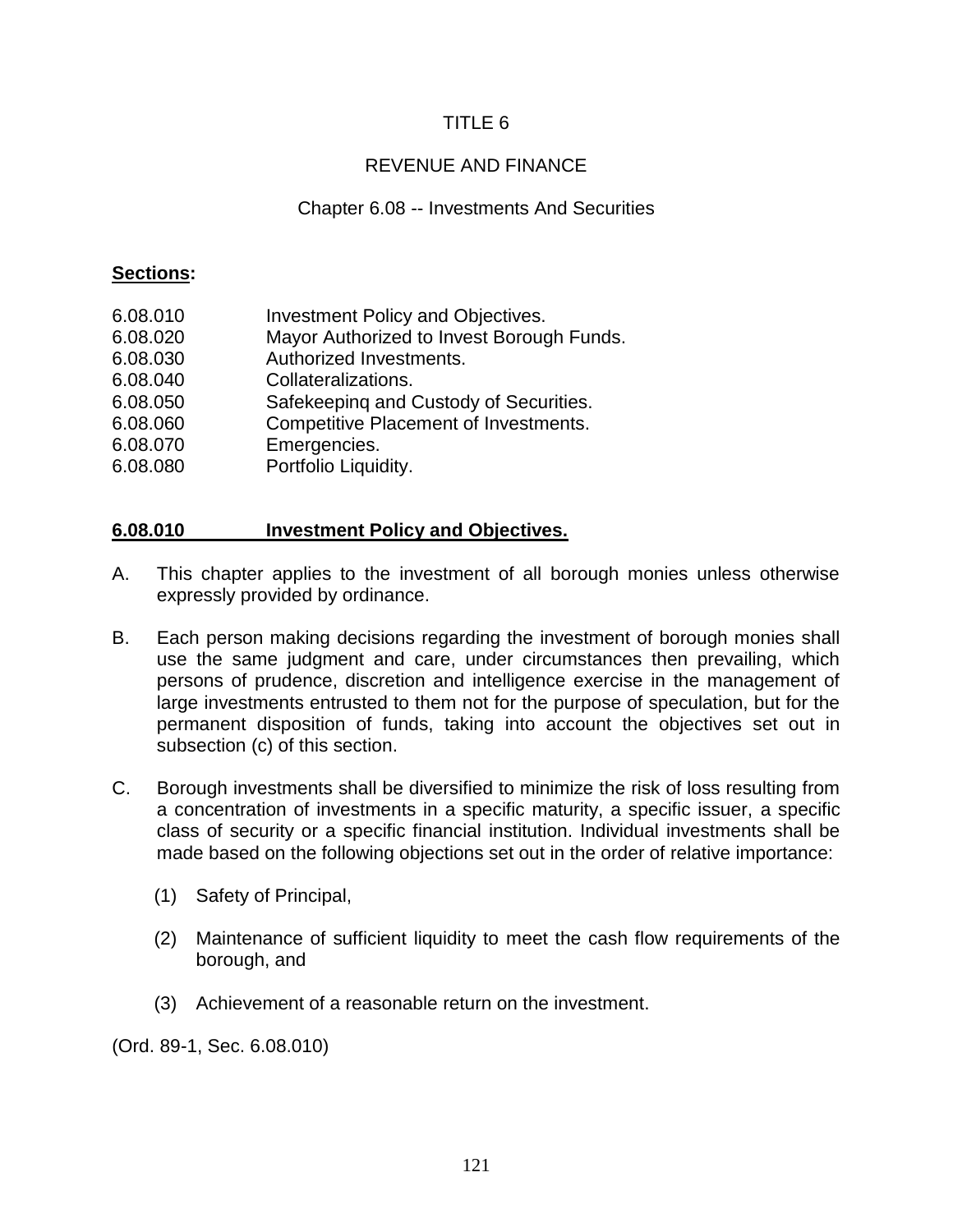# **6.08.020 Mayor Authorized to Invest Borough Funds.**

The mayor is authorized to invest borough monies in accordance with this chapter and to establish, in writing, such administrative procedures as may be necessary to implement the policies and requirements of this chapter. The mayor may delegate in writing to the borough administrator and to other borough employees all or any part of the management authority over the borough investment program. It shall be the responsibility of the mayor to ensure that each person who invests borough monies does so in strict compliance with this chapter and the administrative procedures established in writing by the mayor.

(Ord. 89-1, Sec. 6.08.020)

# **6.08.030 Authorized Investments.**

- A. Borough monies shall be invested only in the following instruments:
	- (1) U.S. Treasury securities,
	- (2) Other obligations guaranteed by the U.S. Government or its agencies or instrumentalities,
	- (3) Repurchase agreements with financial institutions for the sale and repurchase of securities specified in subsections (1) and (2) of this section,
	- (4) Certificates of deposits and other deposits at banks and savings and loan associations collateralized as provided in section 6.08.040,
	- (5) Uncollateralized deposits at banks and savings and loan associations to the extent that the deposits are insured by the Federal Deposit Insurance Corporation or the Federal Savings and Loan Insurance Corporation,
	- (6) Bonds and notes which are issued by any state or political subdivision thereof and which are graded A or higher by Moody's Investor's Service, Inc., or Standard and Poor's Corporation, and
	- (7) Prime commercial paper graded A1 or higher by Moody's Investor's Service, Inc., or P1 or higher by Standard and Poor's Corporation.
	- (8) Obligations of corporations, provided the obligations are graded "Baa" or higher by Moody's Investor's Service Inc., or Standard and Poor's Corporation and issued in the United States and denominated in US dollars. Not more than 15% of the fixed income portfolio may be held in Baa rated securities,
	- (9) The Alaska Municipal League Investment Pool, Inc.
	- (10) Income producing real estate investments.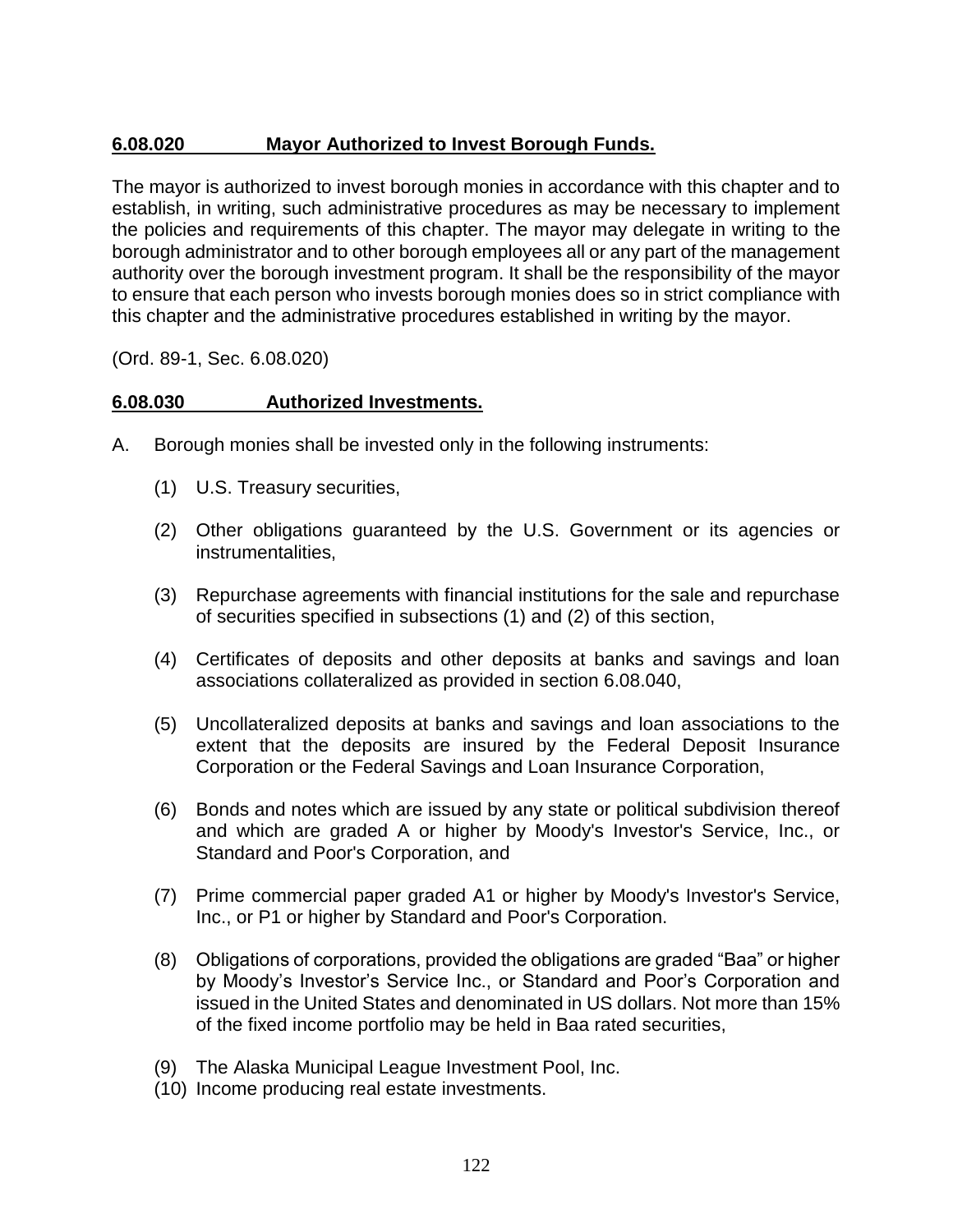(Ord. 05-02, (Amended Ord. 96-5), Sec. 6.08.030)

## **6.08.040 Collateralization.**

- (a) If borough monies are invested in certificates of deposits or other deposits in a bank or savings and loan association, the entire amount of principal and interest that will be payable to the borough upon maturity of the investment must be collateralized by any combination of the following, unless otherwise provided:
	- (1) Insurance issued by the Federal Deposit Insurance Corporation or the Federal Savings and Loan Insurance Corporation,
	- (2) U.S. Treasury securities,
	- (3) Obligations guaranteed by the U.S. Government or its agencies and instrumentalities, or
	- (4) Obligations of the State of Alaska or its political subdivision which are secured by the full faith, credit and taxing power thereof and which are rated A or higher by Moody's Investor's Service, Inc. or Standard and Poor's Corporation.
- (b) At all times during the term of a borough investment required to be collateralized, the bank or savings and loan association with which such monies are invested shall pledge and maintain collateral which has, at all times, a current market value equal to the total of the principal and interest which will be due and owning to the borough at the maturity date of the investment. The mayor may require greater amounts of collateralization if the mayor determines that such action is reasonably necessary to protect the security of borough investments.

(Ord. 89-1, Sec. 6.08.030)

(c) The collateralization requirements of this section do not apply to investments of the Borough permanent fund.

( Ord. 96-5 (amended Ord. 89-1), new subsection Sec. 6.08.030(c)

#### **6.08.050 Safekeeping and Custody of Securities.**

Unless waived by the mayor in writing, all investments purchased by the borough and all securities pledged to the borough's collateral shall be held either directly by the borough or by a third party custodial bank or a nationally recognized brokerage firm as agent of the borough. The mayor may enter into agreements with one or more banks to provide custodial and safekeeping services for borough investments or a nationally recognized brokerage firm to provide brokerage services for borough investments.